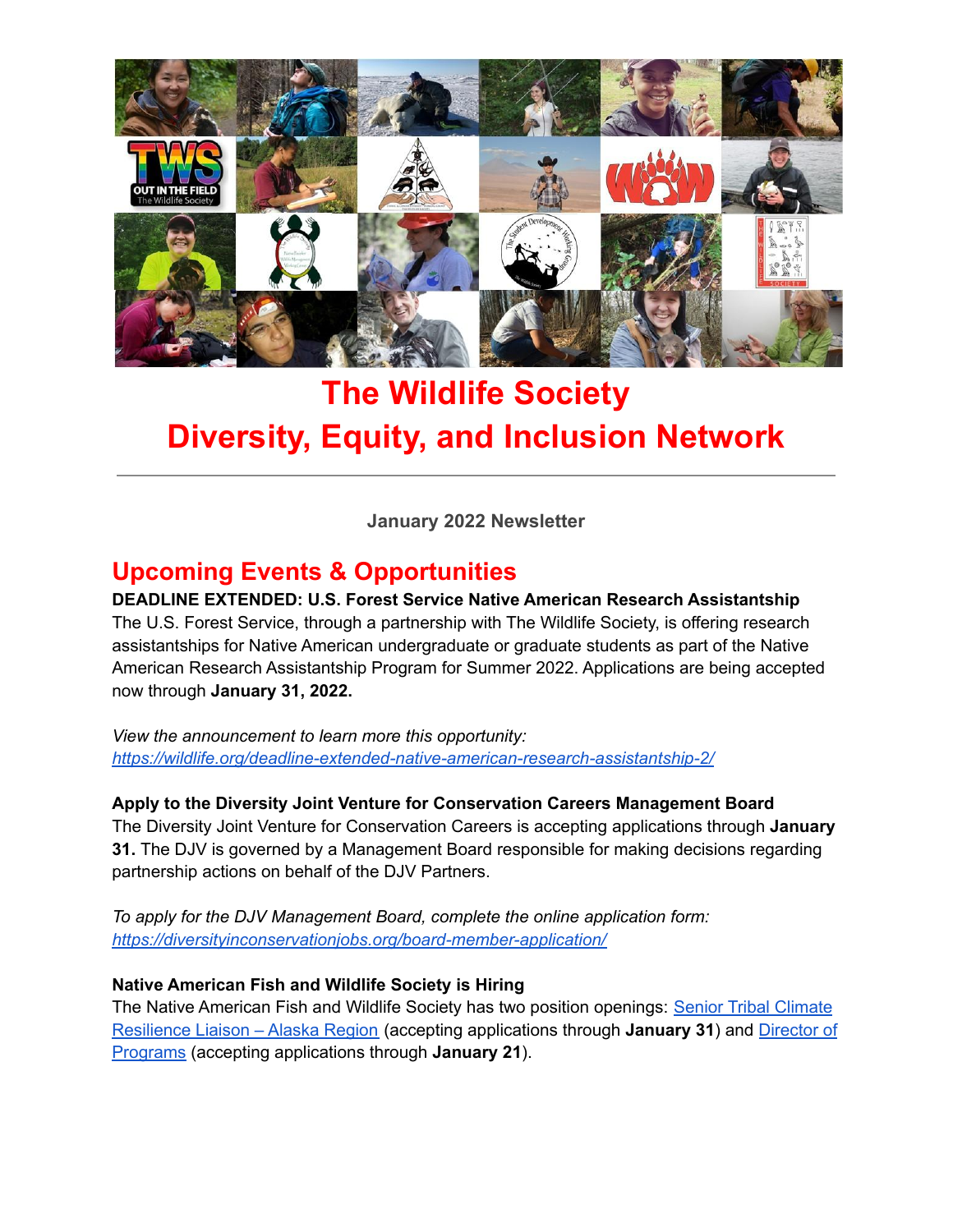*Visit the NAFWS website to learn more about the organization and associated opportunities: <https://www.nafws.org/>*

#### **Latino Heritage Internship Program for Environment for the Americas**

The Latino Heritage Internship Program for Environment for the Americas seeks to engage young Latine professionals in natural and cultural resource research and management, interpretation, and public affairs. Applications are open through **February 6** for several summer 2022 internship opportunities.

*Visit Latino Heritage Internship Program website to learn more and apply for these internships: <https://latinoheritageintern.org/>*

#### **Apply now for TWS Leadership Institute Class of 2022**

The Wildlife Society's flagship leadership training program, the Leadership Institute, is now accepting applications for the Class of 2022. The Leadership Institute is geared toward early-career professionals who are actively pursuing employment in the wildlife profession whether that is seasonal, part-time, or full-time experience. The program committee strives to create pathways to help enhance the efficacy of current and future leaders of TWS and the wildlife profession. The deadline to submit applications is **March 20 by 11:59 p.m. EST.**

*Read the program announcement for more information on how to apply: <https://wildlife.org/apply-now-for-tws-leadership-institute-class-of-2022/>*

### **Resource Highlights**

#### **Integrating Yurok Knowledge and Wildlife Management**

In a study published recently in the Journal of Wildlife Management, Seafha Ramos conducted semi-structured interviews with 20 Yurok community members from 2011 and 2013, asking respondents about their relationships with wildlife and how they viewed traditional ecological knowledge (TEK). She has worked with her Yurok community to build a roadmap for how to understand Yurok TEK.

*Read the full article in the Journal of Wildlife Management: <https://doi.org/10.1002/jwmg.22140>*

#### **NAFWS Professional Development Webinar Series**

Students and professionals at all levels are invited to join NAFWS education coordinator every 3rd Thursday at 2:00 p.m. Mountain Time to learn professional development skills, tricks, and tips.

*View the program webpage to learn more about the webinar schedule and topics: <https://www.nafws.org/youth-pre-professional/professional-development/>*